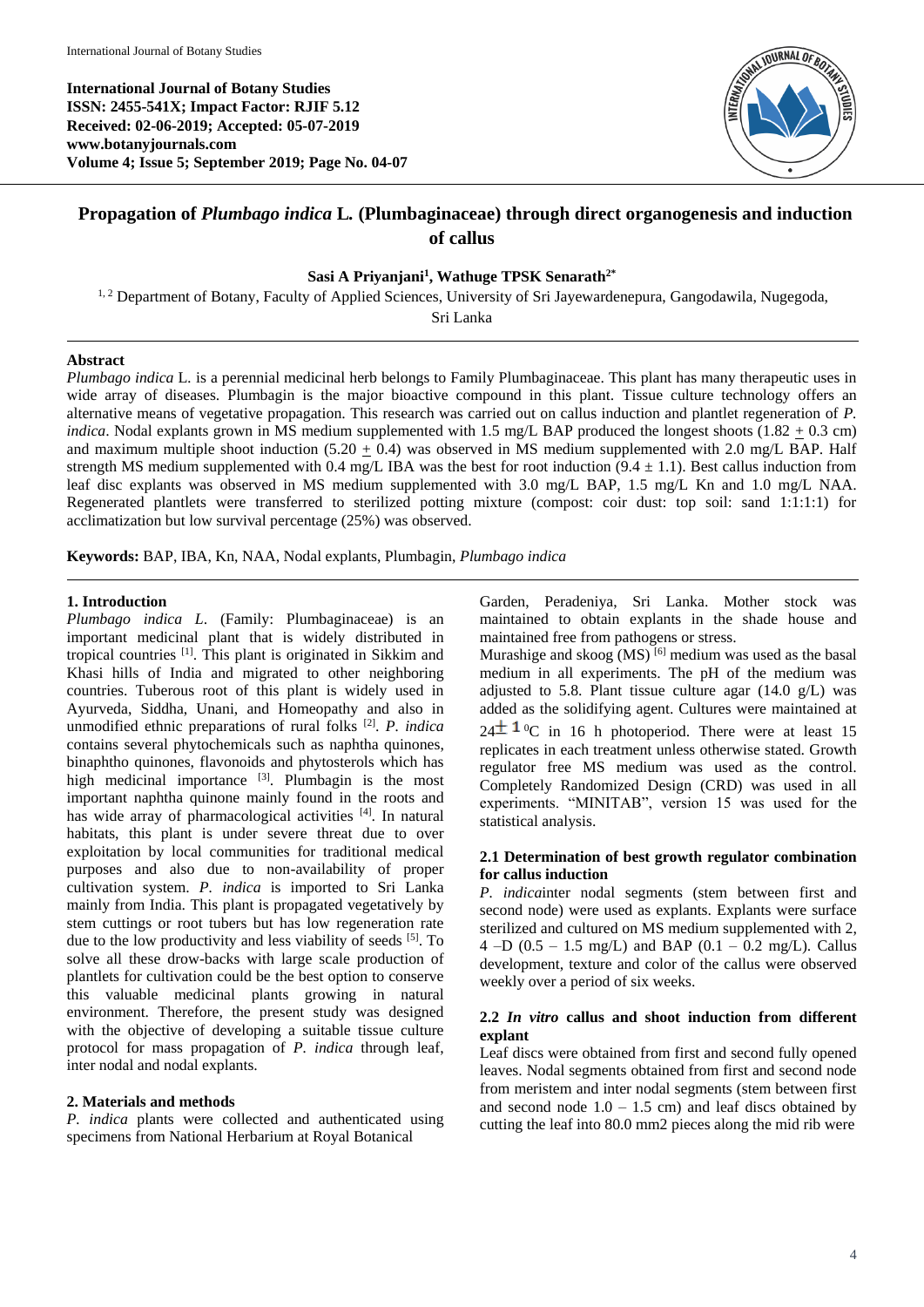surface sterilized. Explants were cultured on MS basal medium supplemented with 3.0 mg/L BAP, 1.5 mg/L Kn and 1.0 mg/L NAA. Observations were taken weekly over a period of eight weeks.

# **2.3 Direct shoot induction from nodal segments of** *P. indica*

Surface sterilized nodal segments were placed on MS medium supplemented with different concentrations of BAP  $(1.0 - 3.0 \text{ mg/L})$ . Percentage shoot induction, mean number of shoots per explant and mean shoot length were measured after four weeks of incubation in 16 h photoperiod.

### **2.4** *In vitro* **root induction from in vitro grown shoots**

One month old in vitro propagated, P. indica shoots were separated from clusters and then transferred in to half strength MS medium supplemented with different concentrations of IBA  $(0.2 - 0.6 \text{ mg/L})$ . Root induction was observed after eight weeks and numbers of roots per shoot and percentage of rooting response was recorded.

#### **2.5 Acclimatization of in vitro propagated plantlets**

Two months old in vitro grown plantlets were removed from the medium carefully without damaging to the root system. All traces of agar from roots was removed and dipped in 0.1 mg per 100.0 mL fungicide solution (Carbendazim®) for 15 - 20 minutes. Plantlets were transferred in to disposable cups containing a sterilized potting mixture (compost: coir dust: top soil: sand 1:1:1:1). Plants were kept under shade for seven days and watered daily. Then plants were exposed to morning sun light for sun bathing for 2 h daily. After one month plants were gradually exposed to natural environment completely. Survival percentage of tissue cultured P. indica plantlets was recorded.

#### **3. Results and discussion**

### **3.1 Determination of best growth regulator combination for callus induction**

There was no callus induction in growth regulator free MS medium. At low (0.1 mg/L) BAP level explants turned in to yellow after 5 weeks. Callus produced in the presence of 2,4-D at 0.5 and 1.0 mg/L alone showed pale green color, yet turned into brown after 4 to 5 weeks. High BAP level (0.2 mg/L) induced friable callus in the presence of low levels (0.5 and 1.0 mg/L) of 2,4-D (Fig 1.A and B). Callus induction was initiated along the cut surface and were not transulant, thus can be considered as vegetative calli (Table 1). In the present study callus induction was only observed in the presence of low levels (0.5 and 1.0 mg/L) of 2,4-D and combination of low levels (0.5 and 1.0 mg/L) of 2,4-D with high level (0.2 mg/L) of BAP. It is reported that callus induction was highest in MS medium supplemented with 1.0 mg/L 2,4- D and 0.1 mg/L BAP[4]. In contrast to that, in the present study, no callus formation was observed in the presence of 1.0 mg/L 2,4- D and 0.1 mg/L BAP. These differences may be due to the physiological state of mother plant.



**Fig 1:** Callus development from inter nodal segments: A) Light green color callus development B) White color callus development after three weeks of incubation.

| <b>PGR</b> concentration (mg/L) | <b>Callus</b> | induction | <b>Callus type</b> | Colour |
|---------------------------------|---------------|-----------|--------------------|--------|
| $2,4$ -D BAP                    |               |           |                    |        |
| 0.0                             | 0.0           |           |                    |        |
| 0.5                             | 0.0           | $^{+}$    | Hard               | Green  |
| 1.0                             | 0.0           | $^{+}$    | Hard               | Green  |
| 1.5                             | 0.0           | ۰         | -                  |        |
| 0.0                             | 0.1           |           |                    |        |
| 0.5                             | 0.1           |           |                    |        |
| 1.0                             | 0.1           |           |                    |        |
| 1.5                             | 0.1           |           |                    |        |
| 0.0                             | 0.2           |           |                    |        |
| 0.5                             | 0.2           | $^{+}$    | Friable            | White  |
| 1.0                             | 0.2           | $^{+}$    | Friable            | White  |
| 1.5                             | 0.2           |           |                    |        |

#### **Table1:** Callus induction from inter nodal explants of *P. indica*.

# **3.2** *In vitro* **callus and shoot induction from different explants**

Brown hard calli were induced from leaf disc explants within two months in the presence of 3.0 mg/L BAP, 1.5

mg/L Kn and 1.0 mg/L NAA (Fig. 2A). Shoots were induced from nodal segments within one month (Fig. 2B). Light green hard calli were induced from inter nodalexplants third week after inoculation (Fig. 2C).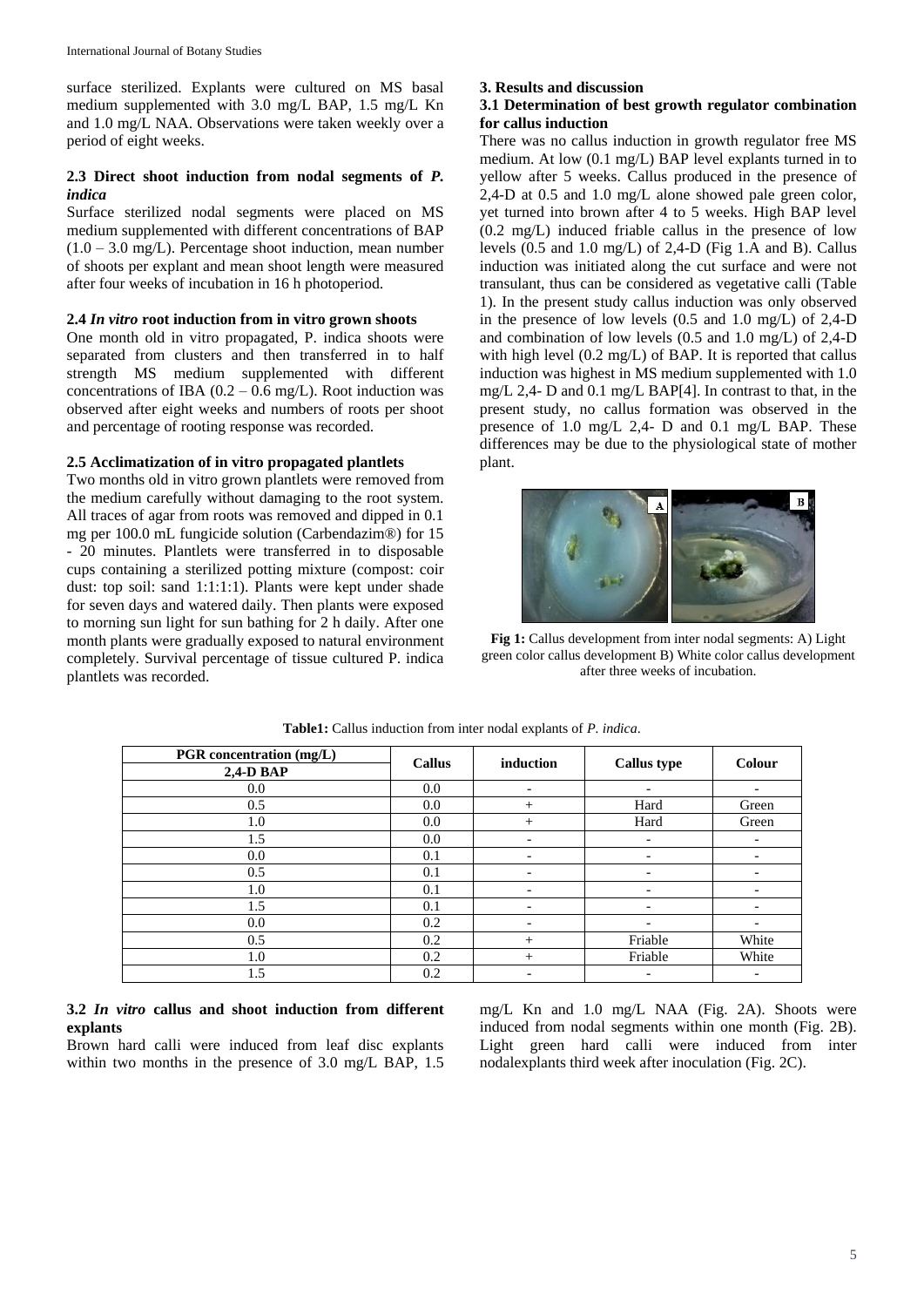

**Fig 2:** Explants cultured in MS medium supplemented with 3.0 mg/L BAP, 1.5 mg/L Kn and 1.0 mg/L NAA : A) Callus induction from leaf disc B) Shoot induction from nodal segments C) Callus induction from inter nodal segments.

Leaves, nodes and inter nodal explants respond differently in MS medium supplemented with 3.0 mg/L BAP, 1.5 mg/L Kn and 1.0 mg/L NAA. However leaf disc did not show any response [7]. In contrast to that, brown and hard callus were induced from leaf discs explants within two months in the presence of same levels of plant growth regulators (Fig. 2A). Brown color of the callus might be due to the presence of high level of phytochemicals accumulated in the cells. According to Bhadra *et al*., (2009), leaf disc explants did not produce any callus in MS medium supplemented with 3.0 mg/L BAP, 1.5 mg/L Kn and 1.0 mg/L NAA even after 25 – 30 days of incubation. In the present study too no callus formation was observed within  $25 - 30$  days from leaf discs, however they started to induce callus after six weeks indicating that callus induction from leaf disc explants in that medium is a slow process.

### **3.3Direct shoot induction from nodal segments of** *P. indica.*

Best growth regulator concentrations for highest multiple

shoot induction was observed in the presence of 2.0 mg/L BAP (5.20  $\pm$  0.40) while highest shoot length (1.82  $\pm$  0.26 cm) was observed in MS medium supplemented with 1.5 mg/L BAP (Table 2). When direct shoots induce from nodal segments, a significant difference was observed between shoot lengths in MS medium supplemented with different concentrations (1.0, 1.5, 2.0, 2.5, 3.0 mg/L) of BAP. Highest mean number of shoots (5.2  $\pm$ 0.4) and highest percentage of multiple shoot production (95%) was observed in the presence of 2.0 mg/L BAP in MS medium which confirms the results of Jindaprasert *et al* (2010). It was observed that presence of BAP in the medium enhances shoot induction. Control (no added BAP) also showed 100% positive response, yet control and higher BAP concentrations (3.0 mg/L) did not produce multiple shoots but showed shoot elongation, indicating high level of BAP reduces the shoot elongation (Table 2). Multiple shoot produced grew longer within 4 weeks.

| <b>BAP</b> concentration mg/L | Mean number of shoots +SD | Mean shoot length+SD |  |
|-------------------------------|---------------------------|----------------------|--|
| 0.0                           | $1.00 + 0.00$             | $1.40 + 0.31$        |  |
|                               | $1.20 + 0.44$             | $1.64 + 0.38$        |  |
|                               | $1.40 + 0.54$             | $1.82 + 0.26$        |  |
|                               | $5.20 + 0.40$             | $1.66 + 0.47$        |  |
|                               | $1.20 + 0.44$             | $1.38 + 0.24$        |  |
|                               | $1.00 + 0.00$             | $1.14 + 0.28$        |  |

 $LSD 5\%$  0.05 0.05 0.05 0.05

**Table 2:** Influence of various concentrations of BAP in MS medium on *in vitro* multiple shoot induction from *P. indica*nodal segments after 4 weeks

Note. SD = Standard Deviation; LSD = Least significant difference

### **3.4** *In vitro* **root induction from** *in vitro* **grown shoots**

Half strength MS medium supplemented with 0.4 mg/L IBA found to be the best growth regulator concentration for *in vitro* root induction from *in vitro* propagated shoots, with 100% response with mean of 9.4±1.14 roots per shoot. Growth regulator free half strength MS medium (Control) also showed a 60 % positive response but mean number of roots  $(1.2 \pm 1.3)$  was significantly low when compared to the presence of IBA. It was observed that increased levels (over 0.5 mg/L) of IBA retarded the root induction (Table 3). It is reported the best root induction  $(11.76 \pm 0.3)$  in half strength MS medium supplemented with 0.4 mg/L IBA and growth regulator free half strength MS medium also showed 40 % root induction response [8]. Present study also confirms the results of previous study. Thus, it could be suggested that half strength MS medium supplemented with 0.4 mg/L IBA is the most suitable growth regulator concentration for *in vitro* root induction from *in vitro* grown shoots of *P. indica*.

**Table 3:** Influence of various concentrations of IBA in half strength MS medium on *in vitro* root induction of *P. indica*

| <b>IBA</b> concentration mg/L | % of response | Number of roots/Shoot $+$ SD |
|-------------------------------|---------------|------------------------------|
|                               | 60            | $1.20 + 1.30$                |
|                               | 80            | $2.80 + 1.78$                |
|                               | 80            | $3.00 + 2.55$                |
|                               | 100           | $9.40 + 1.14$                |